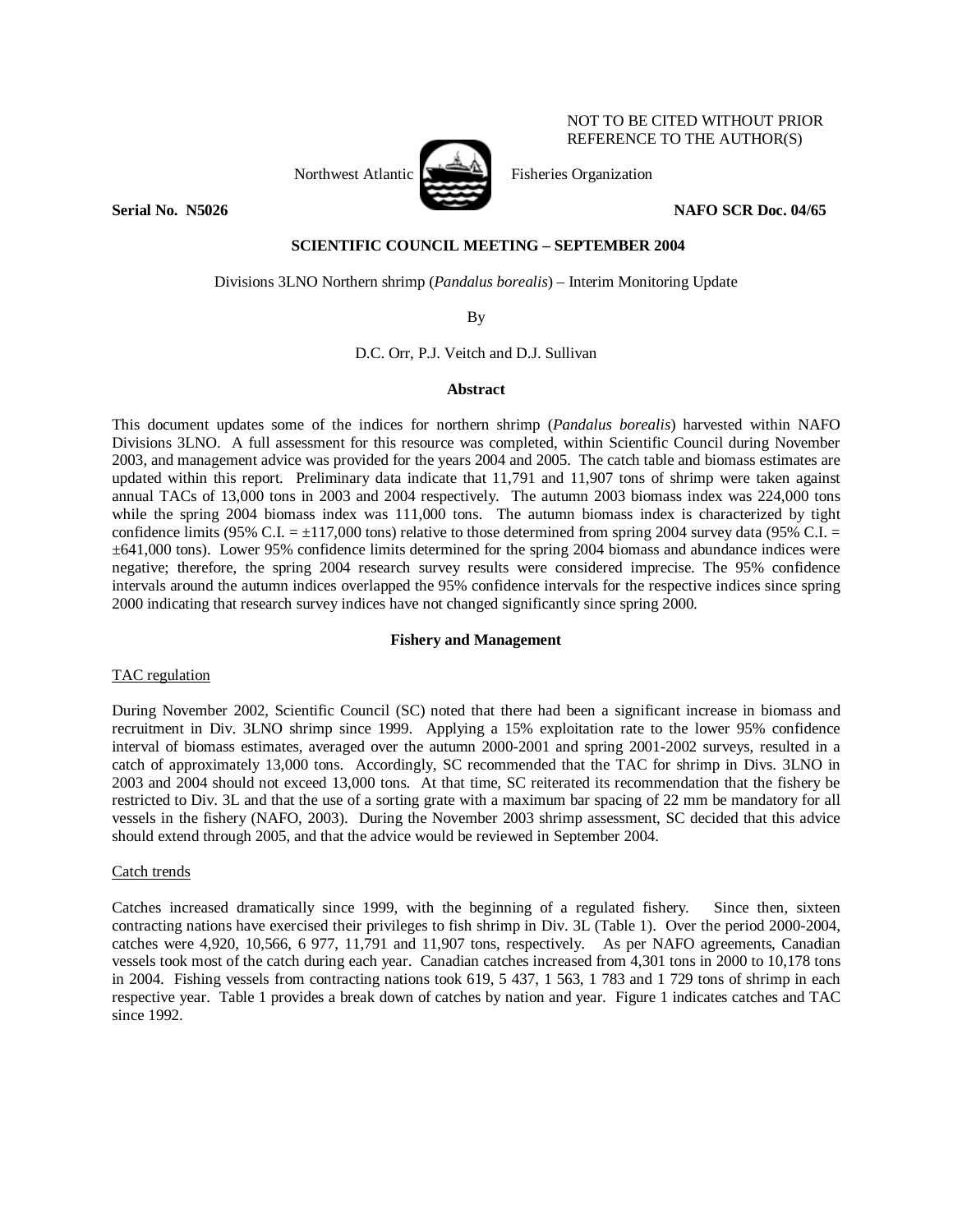#### **Canadian Multi-species Bottom Trawl Research Survey Trends**

Spring and autumn multi-species surveys, using a Campelen 1800 shrimp trawl, have been conducted onboard the Canadian Coast Guard vessels *Wilfred Templeman*, *Teleost* and *Alfred Needler* since 1995. Details of the survey design and fishing protocols are outlined in (Brodie, 1996; McCallum and Walsh, 1996). Prior to autumn 2003, shrimp were frozen and returned to the Northwest Atlantic Fisheries Centre where species identifications were made, and number and weight per set were calculated. Beginning with the autumn 2003 survey, most of the shrimp samples have been processed at sea. Samples that could not be processed at sea were frozen and processed in the Northwest Atlantic Fisheries Centre upon return. Stratified abundance and biomass indices were estimated via areal expansion using programs based upon Cochran (1997) and written in SAS (D.C. Orr, unpublished).

Analyses from the autumn 2003 survey indicated that the Div. 3LNO trawlable biomass remained stable at 224,000 tons (47 billion animals) (Table 2, Fig. 2).

Analyses from the spring 2004 survey indicated that the Div. 3LNO trawlable biomass was 111,000 tons (22 billion animals), half that derived from the previous autumn survey (Tables 2 and 3, Fig. 2 and 3). As was the case in 2000, the spring 2004 biomass and abundance indices are thought to be imprecise, because the 95% confidence intervals were broad with negative lower confidence interval values. The spring 2000 results were heavily influenced by two anomalously high catches (500 and 511 kg) while the spring 2004 results were heavily influence by one anomalously high catch (1060 kg).

The 95% confidence intervals around the autumn 2003 indices overlap the 95% confidence intervals for the respective indices since spring 2000; therefore, biomass and abundance indices have not changed significantly since spring 2000.

The NRA accounted for between 12 and 32% of the total Div. 3LNO biomass as determined from each survey since 1995. More than 90% of the biomass was found within Div. 3L, mostly within depths from 185 to 550 m. Div. 3N accounted for less than 10% of the total Div. 3LNO biomass while Div. 3O accounted for less than 1% of the Div. 3LNO biomass (Tables 4-6). Figure 4 demonstrates that there has been no change in distribution of Canadian multi-species survey catches since autumn 2002.

#### **Conclusions**

Autumn 2003 research survey data indicate that the status of the 3LNO northern shrimp stock had not changed since it was last assessed in November 2003. The spring 2004 research survey indices are thought to be imprecise because 95 % confidence limits are very broad with negative lower limits.

#### **References**

- Brodie, W. 1996. A description of the 1995 fall groundfish survey in Division 2J3KLMNO. NAFO SCR. Doc. 96/27, Serial No. N2700. 7p.
- Cochran, W. G. 1997. Sampling Techniques. Third Edition. John Wiley & Sons. Toronto. 428 p.
- McCallum, B.R. and S.J. Walsh. 1996. Groundfish survey trawls used at the Northwest Atlantic Fisheries Centre, 1971 – present. NAFO SCR Doc. 96/50, Serial No. N2726, 18 p.
- NAFO, 1999. Scientific Council Reports . p 207-215.
- NAFO 2003. Scientific Council Meeting, 5-11, November 2003. Appendix III. Management advice and responses to special requests.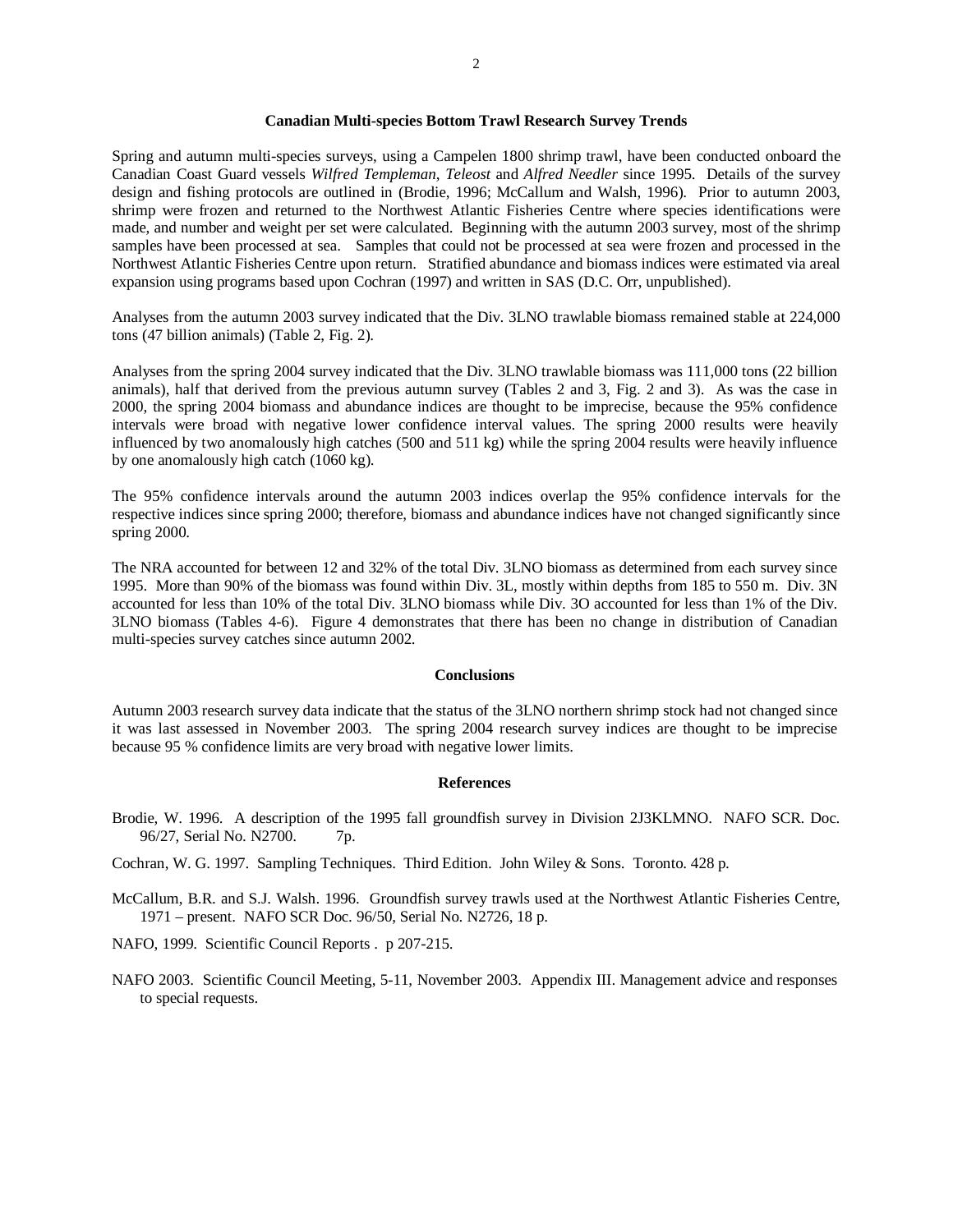| Country            | 2000                 | 2001      | 2002            | 2003      | 2004           | 2005   |
|--------------------|----------------------|-----------|-----------------|-----------|----------------|--------|
| Canada - Nfld.     | $3,843$ <sup>1</sup> | $4,708^2$ | $4847^2$        | $9,296^2$ | $9461^2$       |        |
| Canada - Mar.      | $458^1$              | $421^2$   | $567^2$         | $712^2$   | $717^2$        |        |
| Cuba               |                      |           | 70 <sup>3</sup> | $146^3$   | $145^{4}$      |        |
| Estonia            | $64^{1}$             | $2,264^7$ | $450^{4}$       | $152^{3}$ | $58^{4}$       |        |
| Faroe Islands      | $42^{2}$             | $2,052^7$ | $620^{4}$       |           | $650^{4}$      |        |
| France (SPM)       | 67 <sup>1</sup>      |           | $36^{3}$        | $110^{4}$ |                |        |
| Greenland          | $34^{2}$             |           |                 | $472^{4}$ | $300^{4}$      |        |
| Iceland            | $97^{2}$             | $55^{6}$  | $55^{6}$        | $102^{3}$ | 1 <sup>6</sup> |        |
| Latvia             | $64^{1}$             | $53^{3}$  | $59^{3}$        | $144^{3}$ | $62^{4}$       |        |
| Lithuania          | 67 <sup>1</sup>      | $51^{3}$  | $67^{3}$        | $142^{3}$ | $62^{4}$       |        |
| Norway             | $77^{1}$             | $78^5$    | $70^5$          | $145^3$   | $148^{4}$      |        |
| Poland             | 40 <sup>1</sup>      |           |                 |           | $144^{4}$      |        |
| Portugal           |                      | $61^{4}$  |                 |           |                |        |
| Russia             | $67^{1}$             | $67^{3}$  | $67^{3}$        |           |                |        |
| Spain              |                      | $699^{4}$ |                 | $117^{4}$ | $159^{4}$      |        |
| Ukraine            |                      | $57^{1}$  |                 | $144^{3}$ |                |        |
| <b>USA</b>         |                      |           | $69^{3}$        | $144^{3}$ |                |        |
| <b>GRAND TOTAL</b> | 4,920                | 10,566    | 6,977           | 11,791    | 11,907         |        |
| TAC (tons)         | 6,000                | 6,000     | 6,000           | 13,000    | 13,000         | 13,000 |

Table 1 Nominal catches (tons) by country of northern shrimp (*Pandalus borealis*) caught in NAFO Div. 3L.

Sources:

<sup>1</sup> NAFO STATLANT 21A<br><sup>2</sup> Canadian Quota Report, or other preliminary sources<br><sup>3</sup> NAEO monthly regards of provisional orthos

- $NAFO$  monthly records of provisional catches
- $\frac{4}{5}$  Canadian surveillance reports
- Observer datasets
- 6 Icelandic logbook dataset.
- 7 Estonian logbook dataset
- 8 Greenland logbook dataset

| Table 2 | Northern shrimp stock size estimates in NAFO divisions 3LNO from annual autumn Canadian  |
|---------|------------------------------------------------------------------------------------------|
|         | multi-species bottom surveys, 1995 - 2003. Offshore strata only. (standard 15 min. tows) |

|      |            | Biomass (tons) |              | Abundance (numbers $x 10^{-6}$ ) | Survey   |            |             |
|------|------------|----------------|--------------|----------------------------------|----------|------------|-------------|
| Year | Lower C.I. | Estimate       | Upper $C.l.$ | Lower C.I.                       | Estimate | Upper C.I. | <b>Sets</b> |
| 1995 | 3,639      | 5,921          | 8,202        | 659                              | 2,054    | 3,449      | 337         |
| 1996 | 10,230     | 20,088         | 29.948       | 1.985                            | 5,867    | 9,748      | 304         |
| 1997 | 25,530     | 46,202         | 66,875       | 6,280                            | 10,523   | 14,766     | 318         |
| 1998 | 40.011     | 59,914         | 79,816       | 10,787                           | 15,326   | 19,866     | 347         |
| 1999 | 36,202     | 53,144         | 70,086       | 9,588                            | 13,060   | 16,533     | 313         |
| 2000 | 93,132     | 118,180        | 143.227      | 25,840                           | 32,066   | 38,292     | 337         |
| 2001 | 77,563     | 223,995        | 370,427      | 20,177                           | 54,077   | 87,978     | 362         |
| 2002 | 126,180    | 215,008        | 303,837      | 30,469                           | 50,257   | 70,044     | 365         |
| 2003 | 106,338    | 223,568        | 340,798      | 29,708                           | 47,281   | 64,853     | 316         |

 Table 3 Northern shrimp stock size estimates in NAFO divisions 3LNO from annual spring Canadian multi-species bottom surveys, 1999 - 2004. Offshore strata only. (standard 15 min. tows)

|      |            | Biomass (tons) |            | Abundance (numbers x 10 <sup>"</sup> | Survey   |           |      |
|------|------------|----------------|------------|--------------------------------------|----------|-----------|------|
| Year | Lower C.I. | Estimate       | Upper C.I. | Lower C.I.I                          | Estimate | Upper C.I | Sets |
| 1999 | 12.564     | 55,317         | 98.069     | 3.178                                | 12.702   | 22.227    | 313  |
| 2000 | $-15,869$  | 121,815        | 259.498    | $-54,743$                            | 25,012   | 104,768   | 298  |
| 2001 | 62.359     | 102.566        | 142.773    | 13.417                               | 24.845   | 36,272    | 300  |
| 2002 | 121.067    | 159,491        | 197,916    | 28,311                               | 37,512   | 46,714    | 300  |
| 2003 | 112.299    | 193,766        | 275,233    | 21,857                               | 46.295   | 70,732    | 300  |
| 2004 | $-529,764$ | 110.827        | 751.418    | -97.747                              | 21,696   | 141,395   | 296  |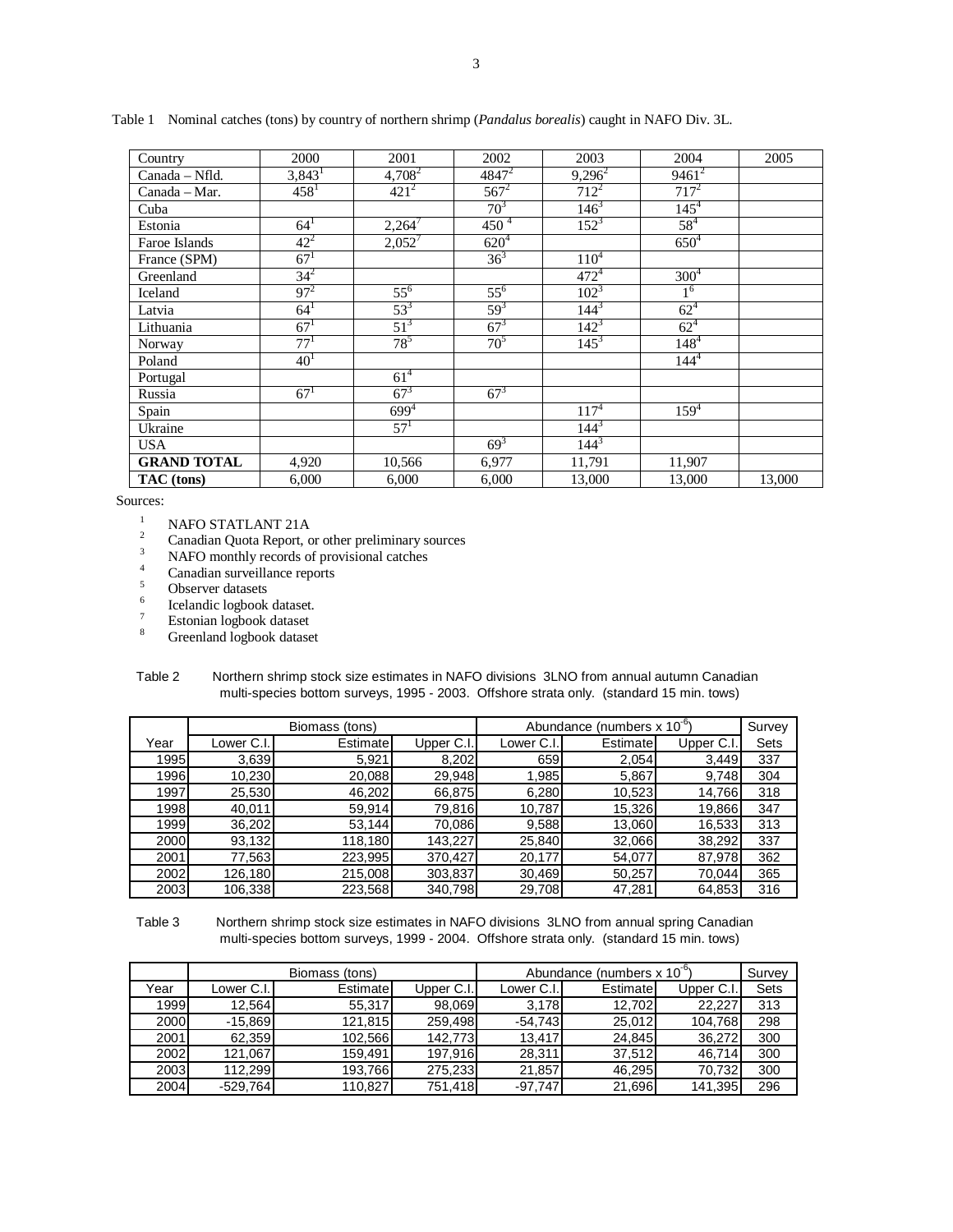|        |               |                |                  | <b>Entire Division</b> |        |               |                |                  | <b>Entire Division</b> |
|--------|---------------|----------------|------------------|------------------------|--------|---------------|----------------|------------------|------------------------|
| Season | Year          | Division       | Biomass estimate | Percent by             | Season | Year          | Division       | Biomass estimate | Percent by             |
|        |               |                | (Kg x 1000)      | division               |        |               |                | (Kg x 1000)      | division               |
|        |               |                |                  |                        |        |               |                |                  |                        |
|        |               |                |                  |                        |        |               |                |                  |                        |
|        |               |                |                  |                        |        |               |                |                  |                        |
| Autumn | 1995          | 3L             | 5,357            | 90.48                  |        |               |                |                  |                        |
| Autumn | 1996          | 3L             | 18,566           | 92.42                  |        |               |                |                  |                        |
| Autumn | 1997          | 3L             | 45,758           | 99.04                  |        |               |                |                  |                        |
| Autumn | 1998          | 3L             | 56,485           | 94.28                  |        |               |                |                  |                        |
| Autumn | 1999          | $3L$           | 52,863           | 99.47                  | Spring | 1999          | 3L             | 53,934           | 97.50                  |
| Autumn | 2000          | 3L             | 117,902          | 99.77                  | Spring | 2000          | 3L             | 119,521          | 98.12                  |
| Autumn | 2001          | 3L             | 223,149          | 99.62                  | Spring | 2001          | 3L             | 102,493          | 99.93                  |
| Autumn | 2002          | 3L             | 210,451          | 97.88                  | Spring | 2002          | 3L             | 155,061          | 97.22                  |
| Autumn | 2003          | $3L$           | 220,711          | 98.72                  | Spring | 2003          | 3L             | 195,121          | 98.46                  |
|        |               |                |                  |                        | Spring | 2004          | 3L             | 109,590          | 98.88                  |
|        |               |                |                  |                        |        |               |                |                  |                        |
| Autumn | 1995          | 3N             | 533              | 9.00                   |        |               |                |                  |                        |
| Autumn | 1996          | 3N             | 1,514            | 7.54                   |        |               |                |                  |                        |
| Autumn | 1997          | 3N             | 427              | 0.92                   |        |               |                |                  |                        |
| Autumn | 1998          | 3N             | 3,360            | 5.61                   |        |               |                |                  |                        |
| Autumn | 1999          | 3N             | 272              | 0.51                   | Spring | 1999          | 3N             | 1,349            | 2.44                   |
| Autumn | 2000          | 3N             | 270              | 0.23                   | Spring | 2000          | 3N             | 2,248            | 1.85                   |
| Autumn | 2001          | 3N             | 836              | 0.37                   | Spring | 2001          | 3N             | 53               | 0.05                   |
| Autumn | 2002          | 3N             | 4,444            | 2.07                   | Spring | 2002          | 3N             | 4,395            | 2.76                   |
|        | 2003          | 3N             | 2,785            | 1.25                   |        | 2003          |                |                  | 1.44                   |
| Autumn |               |                |                  |                        | Spring | 2004          | $3N$<br>3N     | 2,852<br>1,099   | 0.99                   |
|        |               |                |                  |                        | Spring |               |                |                  |                        |
| Autumn | 1995          | 3O             | 31               | 0.52                   |        |               |                |                  |                        |
|        | 1996          | 3O             | 9                | 0.04                   |        |               |                |                  |                        |
| Autumn | 1997          |                | 17               | 0.04                   |        |               |                |                  |                        |
| Autumn |               | 3O             |                  |                        |        |               |                |                  |                        |
| Autumn | 1998          | 3O             | 69<br>9          | 0.12<br>0.02           |        |               |                |                  | 0.06                   |
| Autumn | 1999          | 3 <sub>O</sub> |                  |                        | Spring | 1999          | 3O             | 34               |                        |
| Autumn | 2000          | 3O             | 8                | 0.01                   | Spring | 2000          | 30             | 46               | 0.04                   |
| Autumn | 2001          | 3O             | 10               | 0.00                   | Spring | 2001          | 3 <sub>O</sub> | 20               | 0.02                   |
| Autumn | 2002          | 3O             | 113              | 0.05                   | Spring | 2002          | 3O             | 35               | 0.02                   |
| Autumn | 2003          | 3O             | 72               | 0.03                   | Spring | 2003          | $30$           | 196              | 0.10                   |
|        |               |                |                  |                        | Spring | 2004          | 30             | 138              | 0.12                   |
|        |               |                |                  |                        |        |               |                |                  |                        |
|        | all divisions |                |                  |                        |        | all divisions |                |                  |                        |
|        |               |                |                  |                        |        |               |                |                  |                        |
| Autumn | 1995          |                | 5,921            |                        |        |               |                |                  |                        |
| Autumn | 1996          |                | 20,089           |                        |        |               |                |                  |                        |
| Autumn | 1997          |                | 46,202           |                        |        |               |                |                  |                        |
| Autumn | 1998          |                | 59,914           |                        |        |               |                |                  |                        |
| Autumn | 1999          |                | 53,144           |                        | Spring | 1999          |                | 55,317           |                        |
| Autumn | 2000          |                | 118,180          |                        | Spring | 2000          |                | 121,815          |                        |
| Autumn | 2001          |                | 223,995          |                        | Spring | 2001          |                | 102,566          |                        |
| Autumn | 2002          |                | 215,008          |                        | Spring | 2002          |                | 159,491          |                        |
| Autumn | 2003          |                | 223,568          |                        | Spring | 2003          |                | 198,169          |                        |
|        |               |                |                  |                        | Spring | 2004          |                | 110,827          |                        |

Table 4 NAFO divisions 3LNO *Pandalus borealis* biomass estimates for entire divisions. ( Shrimp were collected during the Canadian spring and autumn multi-species surveys using a Campelen 1800 shrimp trawl. (standard 15 min. tows).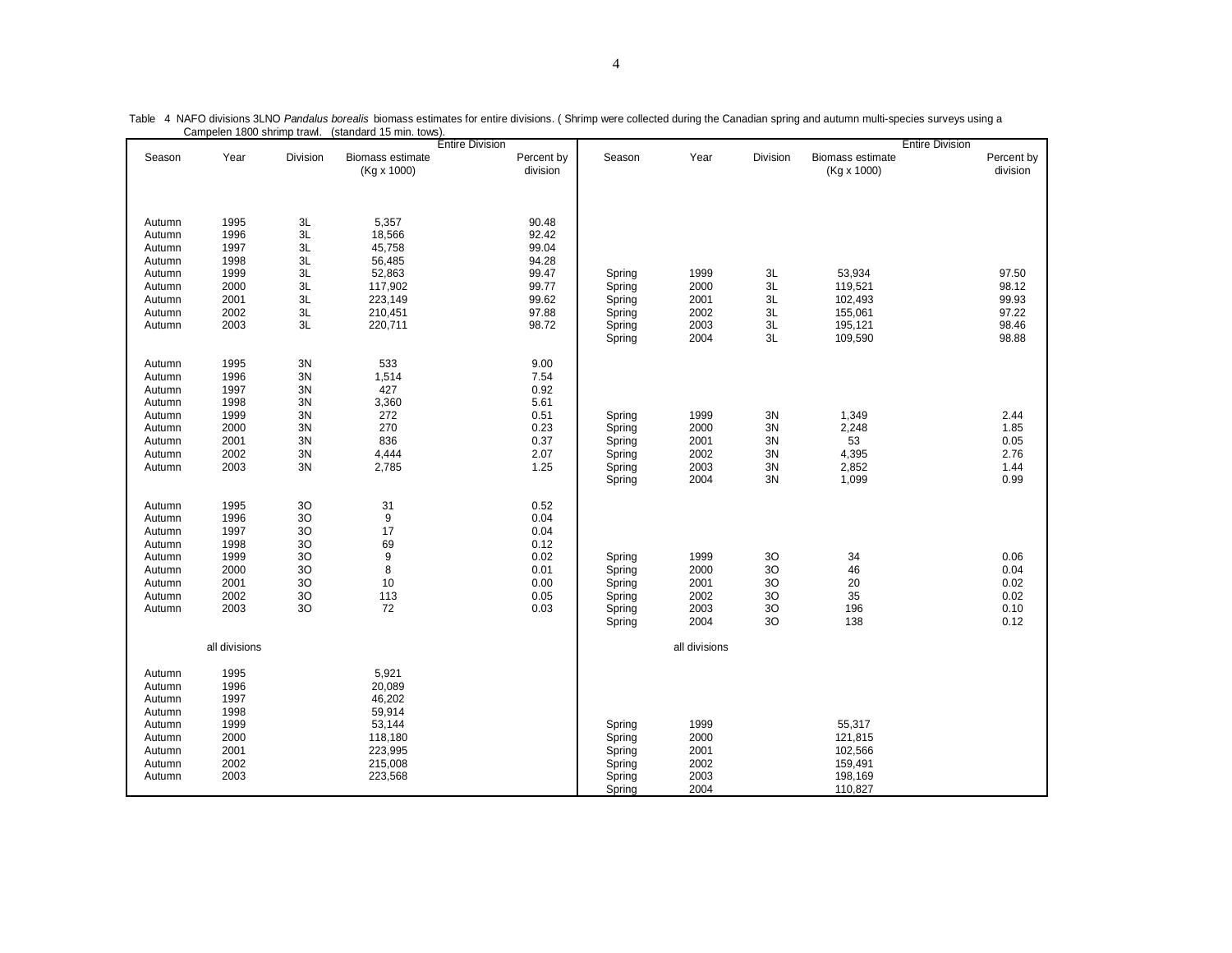|        | (standard 15 min. tows) |          |                        |            |                       |                 |                 |         |                 |
|--------|-------------------------|----------|------------------------|------------|-----------------------|-----------------|-----------------|---------|-----------------|
|        |                         |          | <b>Entire Division</b> |            | Outside 200 Nmi limit |                 |                 |         |                 |
| Season | Year                    | Division | Biomass estimate       | Percent by | Biomass estimate      | Percent biomass |                 |         | 3 year running  |
|        |                         |          | (Kg x 1000)            | division   | (Kg x 1000)           | by division     |                 | percent | average percent |
|        |                         |          |                        |            |                       |                 |                 |         |                 |
|        |                         |          |                        |            |                       |                 |                 | biomass | biomass         |
|        |                         |          |                        |            |                       |                 |                 | in NRA  | in NRA          |
| Autumn | 1995                    | 3L       | 5,357                  | 90.48      | 1,039                 | 67.63           |                 | 19.40   | 19.40           |
| Autumn | 1996                    | 3L       | 18,566                 | 92.42      | 4,506                 | 76.86           |                 | 24.27   | 21.84           |
| Autumn | 1997                    | 3L       | 45,758                 | 99.04      | 5,115                 | 92.83           |                 | 11.18   | 18.28           |
| Autumn | 1998                    | 3L       | 56,485                 | 94.28      | 8,707                 | 75.66           |                 | 15.42   | 16.95           |
|        | 1999                    | 3L       | 52,863                 | 99.47      | 8,734                 | 97.38           |                 | 16.52   |                 |
| Autumn |                         |          |                        |            |                       |                 |                 |         | 14.37           |
| Autumn | 2000                    | 3L       | 117,902                | 99.77      | 28,447                | 99.16           |                 | 24.13   | 18.69           |
| Autumn | 2001                    | 3L       | 223,149                | 99.62      | 52,292                | 98.47           |                 | 23.43   | 21.36           |
| Autumn | 2002                    | 3L       | 210,451                | 97.88      | 35,702                | 91.48           |                 | 16.96   | 21.51           |
| Autumn | 2003                    | 3L       | 220,711                | 98.72      | 43,986                | 94.76           |                 | 19.93   | 20.11           |
|        |                         |          | Overall average        | 96.85      |                       |                 | Overall average | 19.03   |                 |
|        |                         |          |                        |            |                       |                 |                 |         |                 |
|        |                         |          |                        |            |                       |                 |                 |         |                 |
| Autumn | 1995                    | 3N       | 533                    | 9.00       | 497                   | 32.34           |                 | 93.29   | 93.29           |
| Autumn | 1996                    | 3N       | 1,514                  | 7.54       | 1,356                 | 23.12           |                 | 89.52   | 91.40           |
| Autumn | 1997                    | 3N       | 427                    | 0.92       | 391                   | 7.09            |                 | 91.52   | 91.44           |
| Autumn | 1998                    | 3N       | 3,360                  | 5.61       | 2,786                 | 24.21           |                 | 82.91   | 87.98           |
| Autumn | 1999                    | 3N       | 272                    | 0.51       | 232                   | 2.59            |                 | 85.57   | 86.67           |
| Autumn | 2000                    | 3N       | 270                    | 0.23       | 240                   | 0.84            |                 | 88.80   | 85.76           |
|        |                         |          |                        |            |                       |                 |                 |         |                 |
| Autumn | 2001                    | 3N       | 836                    | 0.37       | 809                   | 1.52            |                 | 96.77   | 90.38           |
| Autumn | 2002                    | 3N       | 4,444                  | 2.07       | 3,295                 | 8.44            |                 | 74.14   | 86.57           |
| Autumn | 2003                    | 3N       | 2,785                  | 1.25       | 2,421                 | 5.22            |                 | 86.93   | 85.95           |
|        |                         |          | Overall average        | 3.06       |                       |                 | Overall average | 87.72   |                 |
|        |                         |          |                        |            |                       |                 |                 |         |                 |
| Autumn | 1995                    | 30       | 31                     | 0.52       |                       | 0.04            |                 | 1.82    | 1.82            |
| Autumn | 1996                    | 30       | 9                      | 0.04       |                       | 0.02            |                 | 12.50   | 7.16            |
|        |                         |          |                        |            |                       |                 |                 |         |                 |
| Autumn | 1997                    | 30       | 17                     | 0.04       | 4                     | 0.07            |                 | 23.79   | 12.70           |
| Autumn | 1998                    | 30       | 69                     | 0.12       | 15                    | 0.13            |                 | 21.23   | 19.17           |
| Autumn | 1999                    | 30       | 9                      | 0.02       | 3                     | 0.03            |                 | 33.59   | 26.21           |
| Autumn | 2000                    | 3O       | 8                      | 0.01       | 1                     | 0.00            |                 | 8.02    | 20.95           |
| Autumn | 2001                    | 30       | 10                     | 0.00       | 3                     | 0.01            |                 | 30.00   | 23.87           |
| Autumn | 2002                    | 3O       | 113                    | 0.05       | 32                    | 0.08            |                 | 28.32   | 22.11           |
|        | 2003                    | 30       | 72                     | 0.03       | 8                     | 0.02            |                 | 11.11   | 23.14           |
| Autumn |                         |          |                        |            |                       |                 |                 |         |                 |
|        |                         |          | Overall average        | 0.09       |                       |                 | Overall average | 18.93   |                 |
|        |                         |          |                        |            |                       |                 |                 |         |                 |
|        | all divisions           |          |                        |            |                       |                 |                 |         |                 |
|        |                         |          |                        |            |                       |                 |                 |         |                 |
| Autumn | 1995                    |          | 5,921                  |            | 1,537                 |                 |                 | 25.96   | 25.96           |
| Autumn | 1996                    |          | 20,088                 |            | 5,862                 |                 |                 | 29.18   | 27.57           |
|        | 1997                    |          | 46,202                 |            | 5,509                 |                 |                 | 11.92   | 22.36           |
| Autumn |                         |          |                        |            |                       |                 |                 |         |                 |
| Autumn | 1998                    |          | 59,914                 |            | 11,508                |                 |                 | 19.21   | 20.11           |
| Autumn | 1999                    |          | 53,144                 |            | 8,969                 |                 |                 | 16.88   | 16.00           |
| Autumn | 2000                    |          | 118,180                |            | 28,687                |                 |                 | 24.27   | 20.12           |
| Autumn | 2001                    |          | 223,995                |            | 53,104                |                 |                 | 23.71   | 21.62           |
| Autumn | 2002                    |          | 215,008                |            | 39,029                |                 |                 | 18.15   | 22.04           |
| Autumn | 2003                    |          | 223,568                |            | 46,416                |                 |                 | 20.76   | 20.87           |
|        |                         |          |                        |            |                       |                 |                 |         |                 |
|        |                         |          |                        |            |                       |                 | Overall average | 21.12   |                 |

.Table 5 NAFO divisions 3LNO *Pandalus borealis* biomass estimates for entire divisions and outside the 200 Nmi limit.<br>.Shrimp were collected during the autumn Canadian multi-species surveys using a Campelen 1800 shrimp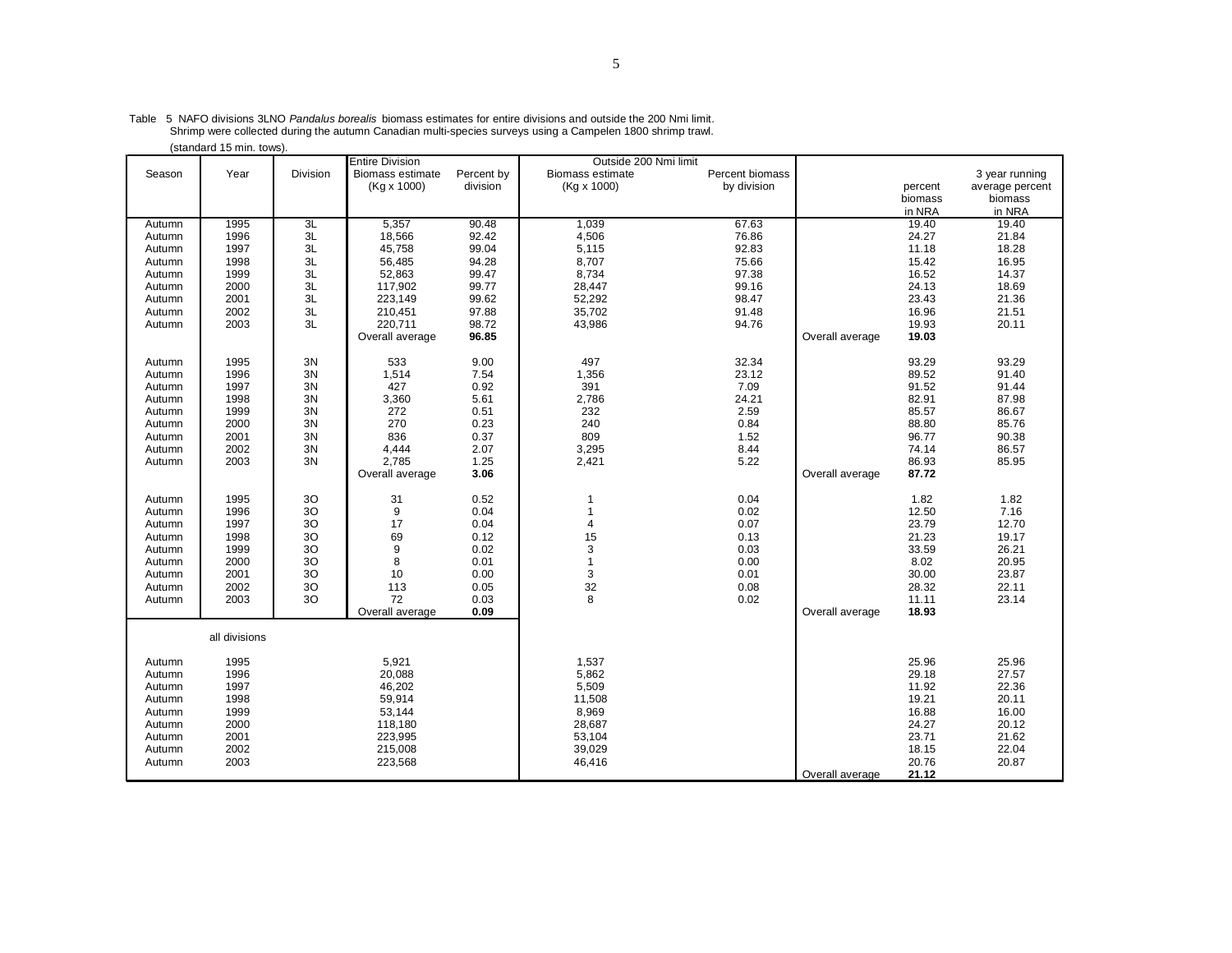|                  |               |          | Entire                  |              |                         | Outside 200 Nmi limit |                 |                | 3 year running  |
|------------------|---------------|----------|-------------------------|--------------|-------------------------|-----------------------|-----------------|----------------|-----------------|
| Season           | Year          | Division | <b>Biomass estimate</b> | Percent by   | <b>Biomass estimate</b> | Percent biomass       |                 | percent        | average percent |
|                  |               |          | $(Kq \times 1000)$      | division     | (Kg x 1000)             | by division           |                 | biomass        | biomass         |
|                  |               |          |                         |              |                         |                       |                 | in NRA         | in NRA          |
| Spring           | 1999          | 3L       | 53.934                  | 97.50        | 14.731                  | 91.74                 |                 | 27.31          | 27.31           |
| Spring           | 2000          | 3L       | 119,521                 | 98.12        | 36,127                  | 94.30                 |                 | 30.23          | 28.77           |
| Spring           | 2001          | 3L       | 102.493                 | 99.93        | 18,397                  | 99.75                 |                 | 17.95          | 25.16           |
| Spring           | 2002          | 3L       | 155,061                 | 97.22        | 47,288                  | 92.79                 |                 | 30.50          | 26.22           |
| Spring           | 2003          | 3L       | 190.718                 | 98.43        | 38,473                  | 93.13                 |                 | 20.17          | 22.87           |
| Spring           | 2004          | 3L       | 109.590                 | 98.88        | 27,262                  | 96.37                 |                 | 24.88          | 25.18           |
|                  |               |          | Overall average         | 98.35        |                         |                       | Overall average | 25.17          |                 |
| Spring           | 1999          | 3N       | 1,349                   | 2.44         | 1,327                   | 8.26                  |                 | 98.37          | 98.37           |
| Spring           | 2000          | 3N       | 2,248                   | 1.85         | 2,178                   | 5.69                  |                 | 96.89          | 97.63           |
| Spring           | 2001          | 3N       | 53                      | 0.05         | 45                      | 0.24                  |                 | 84.91          | 93.39           |
| Spring           | 2002          | 3N       | 4,395                   | 2.76         | 3,670                   | 7.20                  |                 | 83.50          | 88.43           |
| Spring           | 2003          | 3N       | 2,853                   | 1.47         | 2,834                   | 6.86                  |                 | 99.33          | 89.25           |
| Spring           | 2004          | 3N       | 1,099                   | 0.99         | 1,019                   | 3.60                  |                 | 92.72          | 91.85           |
|                  |               |          | Overall average         | 1.59         |                         |                       | Overall average | 92.62          |                 |
|                  |               |          |                         |              |                         |                       |                 |                |                 |
| Spring           | 1999          | 30<br>30 | 34                      | 0.06         | 0                       | 0.00                  |                 | 0.00           | 0.00            |
| Spring           | 2000<br>2001  | 30       | 46<br>20                | 0.04<br>0.02 | 6<br>$\overline{2}$     | 0.02<br>0.01          |                 | 13.04<br>10.00 | 6.52<br>7.68    |
| Spring           | 2002          | 30       | 35                      | 0.02         |                         | 0.01                  |                 | 11.43          | 11.49           |
| Spring<br>Spring | 2003          | 3O       | 196                     | 0.10         | $\overline{\mathbf{c}}$ | 0.01                  |                 | 1.02           | 7.48            |
| Spring           | 2004          | 30       | 138                     | 0.12         | 8                       | 0.02                  |                 | 5.80           | 6.08            |
|                  |               |          | Overall average         | 0.06         |                         |                       | Overall average | 6.88           |                 |
|                  |               |          |                         |              |                         |                       |                 |                |                 |
|                  | all divisions |          |                         |              |                         |                       |                 |                |                 |
| Spring           | 1999          |          | 55,317                  |              | 16,057                  |                       |                 | 29.03          | 29.03           |
| Spring           | 2000          |          | 121,815                 |              | 38,310                  |                       |                 | 31.45          | 30.24           |
| Spring           | 2001          |          | 102,566                 |              | 18,444                  |                       |                 | 17.98          | 26.15           |
| Spring           | 2002          |          | 159,491                 |              | 50,962                  |                       |                 | 31.95          | 27.13           |
| Spring           | 2003          |          | 193,766                 |              | 41,310                  |                       |                 | 21.32          | 34.23           |
| Spring           | 2004          |          | 110,827                 |              | 28,289                  |                       |                 | 25.53          | 32.26           |
|                  |               |          |                         |              |                         |                       | Overall average | 26.21          |                 |

Table 6 NAFO divisions 3LNO *Pandalus borealis* biomass estimates for entire divisions and outside the 200 Nmi limit. Shrimp were collected during the spring Canadian multi-species surveys using a Campelen 1800 shrimp trawl. (standard 15 min. tows)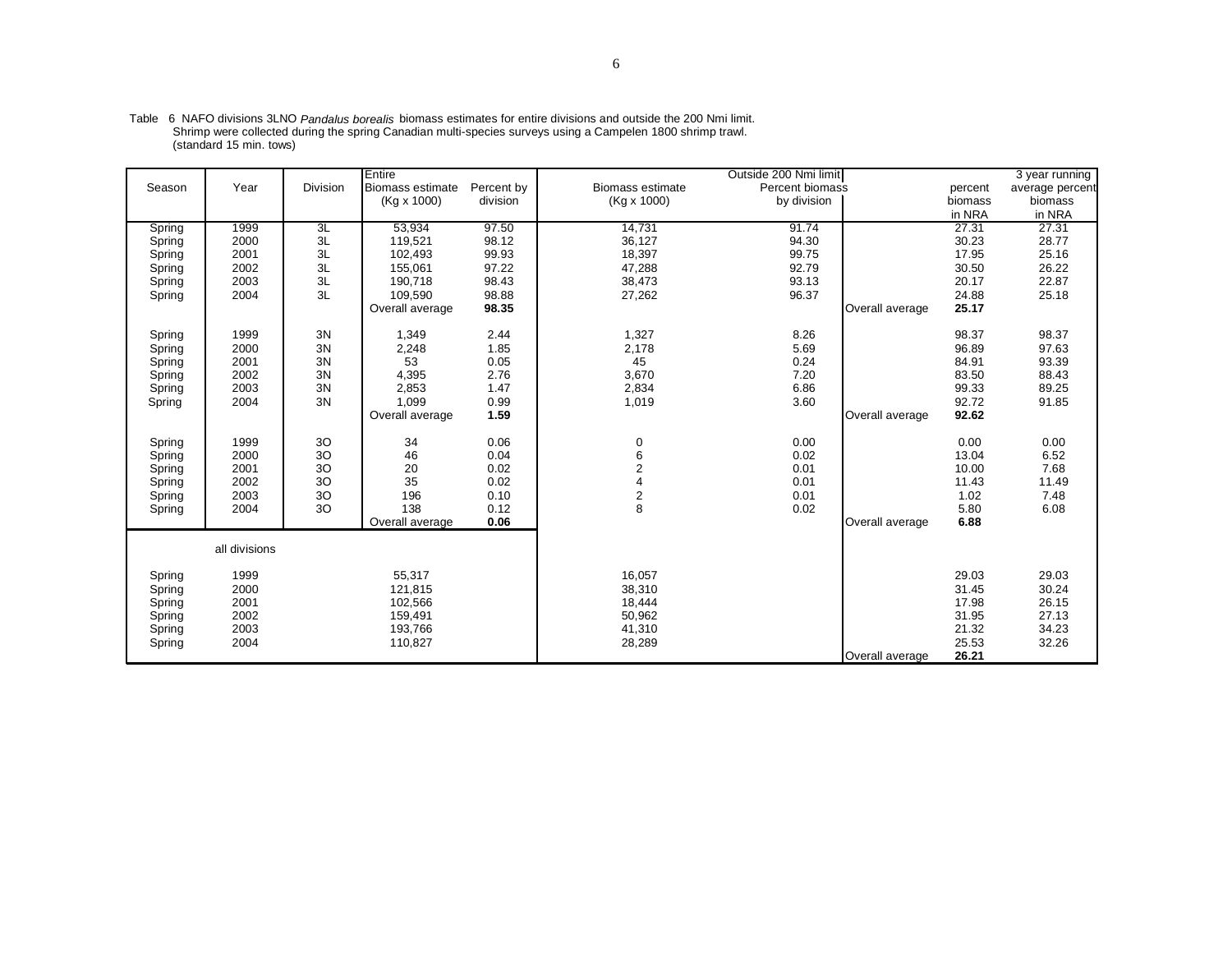

Fig. 1. Trends in NAFO Div. 3LNO northern shrimp (*Pandalus* borealis) catch and TAC over the period 1993-2003.



Fig. 2. Autumn northern shrimp (*Pandalus borealis*) abundance and biomass estimates within NAFO Div. 3LNO. Data were from Canadian multi-species bottom trawl surveys using a Campelen 1800 trawl. (standard 15 min. tows).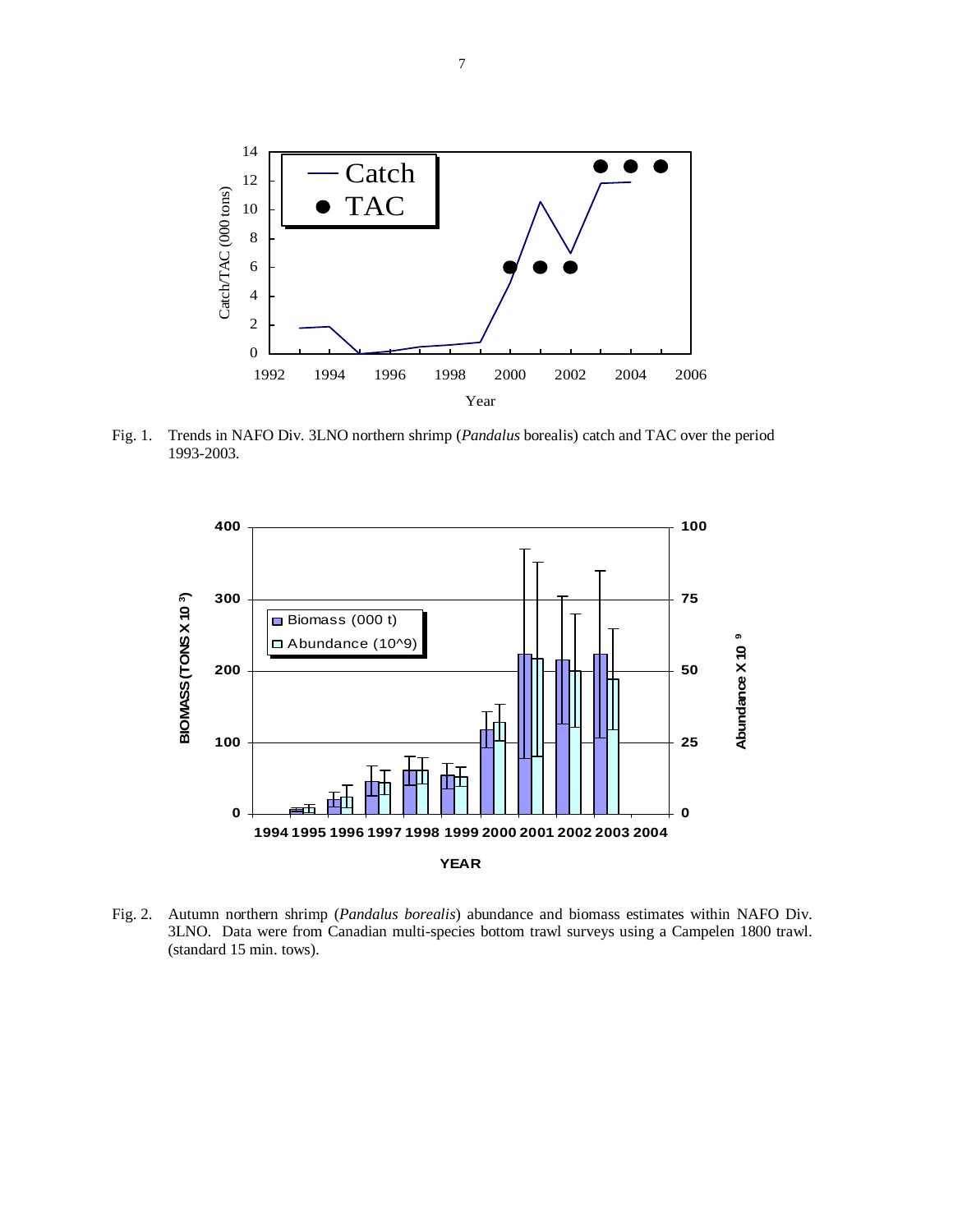

Fig. 3. Spring northern shrimp (*Pandalus borealis*) abundance and biomass estimates within NAFO Div. 3LNO. Data were from Canadian multi-species bottom trawl surveys using a Campelen 1800 trawl. (standard 15 min. tows).